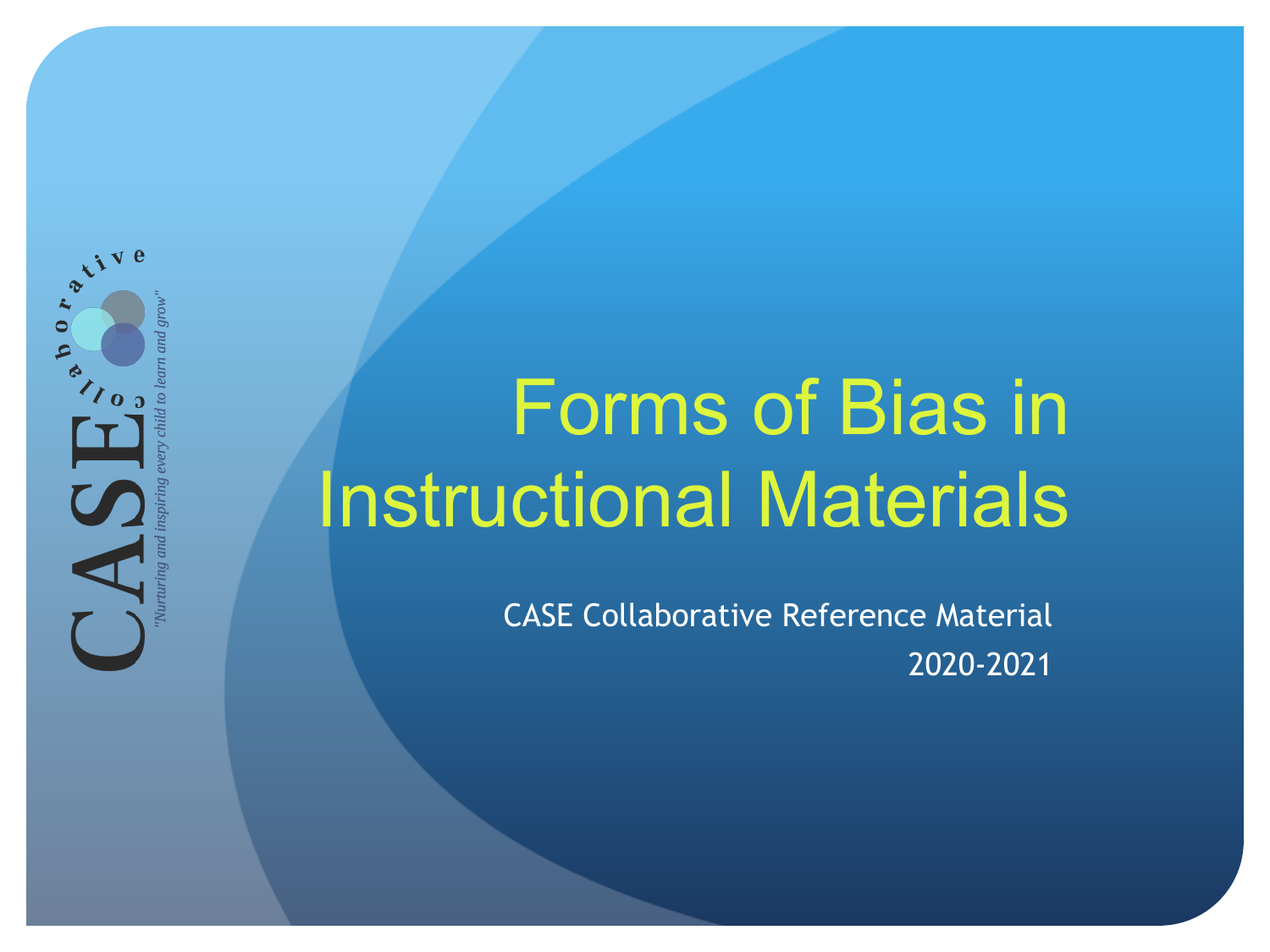#### Background Information

Back in the 1970s and the 1980s, publishers and professional associations issued guidelines for non-racist and non-sexist books. As a result, texts of the last twenty years are much improved. Unfortunately, they are far from bias-free. The following seven forms of bias can be found not only in K-12 textbooks, but also in college texts, in the media – in fact, they are all around us. Feel free to explore these definitions with your students, as well as try the strategies suggested.

(All slide text from, Sadker, David. The Myra Sadker Foundation, 1997).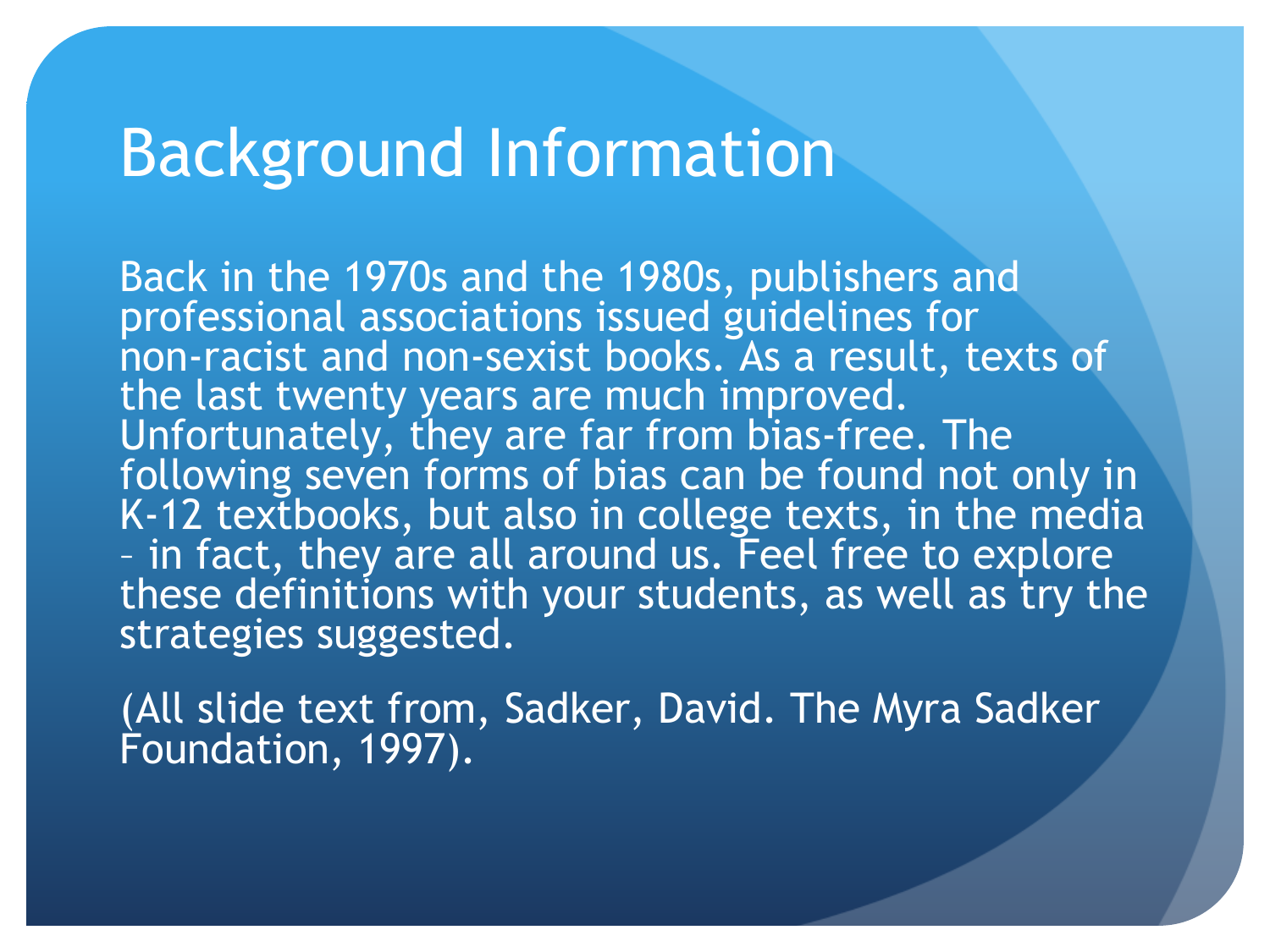#### Investigative Strategies to Identify Curriculum Bias

- Help students to understand that all media and text is constructed generally with a distinct perspective or message. It's important for students to be cognizant of bias in school texts. Actively engaging students in bias detection can be a empowering experience. Ask students to review school textbooks and identify each of these seven forms. Then ask them to suggest ways to remove the bias and create more equitable textbooks.
- ⚫ While curriculum bias clearly impacts females and students of color, males are also be victims of bias . Using the 7 forms of bias as a framework, find examples that negatively impacts males, and suggest ways to overcome the bias.
- ⚫ Ask students to identify how these seven forms emerge in interpersonal interactions. For example, teachers stereotype when males are asked to help with physical classroom tasks, or fragment by studying African Americans only during "Black History Month.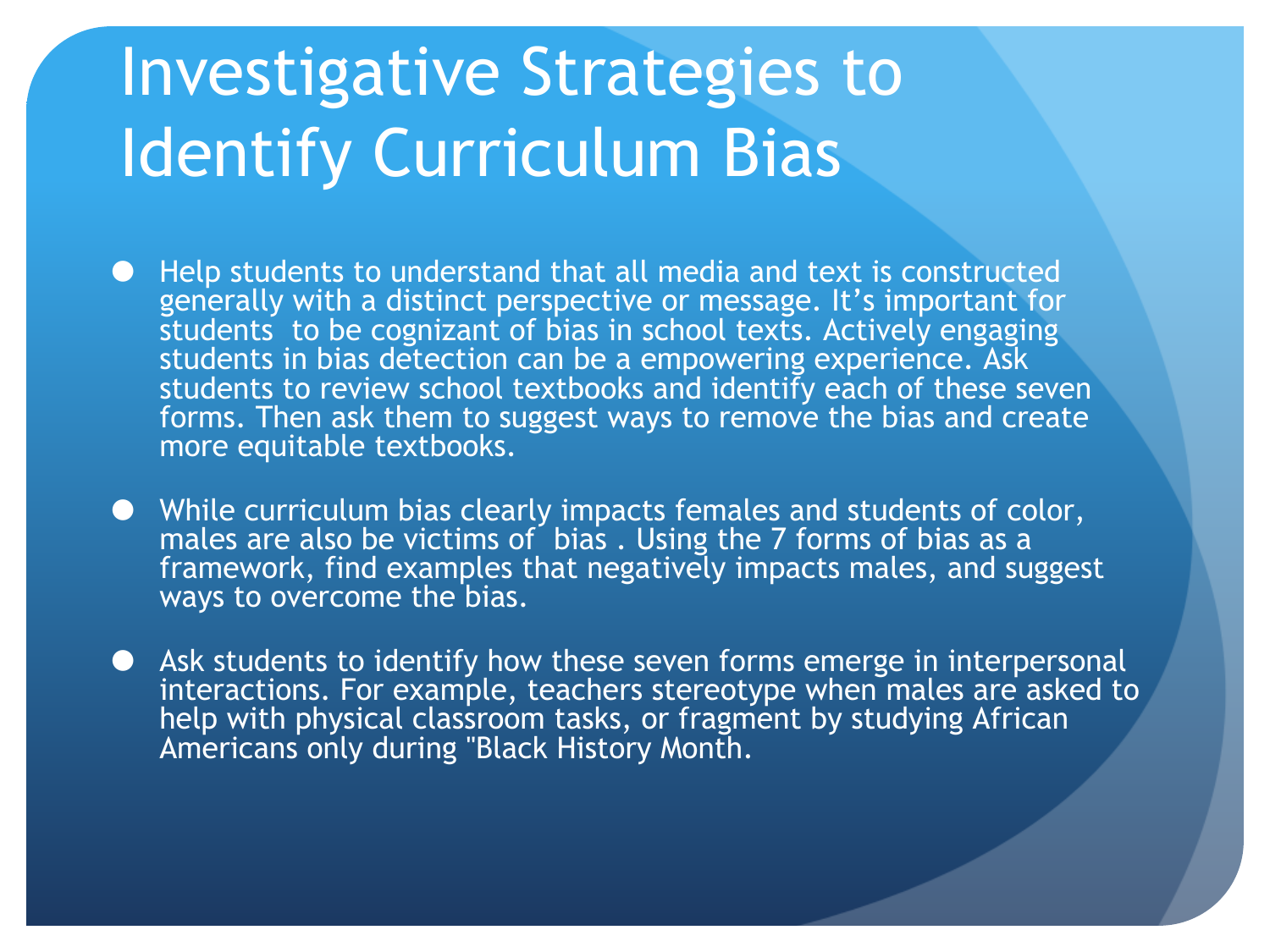### #1 Invisibility: What You Don't See Makes a Lasting Impression

The most fundamental and oldest form of bias in instructional materials is the complete or relative exclusion of a group. Textbooks published prior to the 1960s largely omitted African Americans, Latinos, and Asian Americans from both the narrative and illustrations. Many of today's textbooks are improved, but far from perfect. Women, those with disabilities, gays and homosexuals continue to be missing from many of today's texts.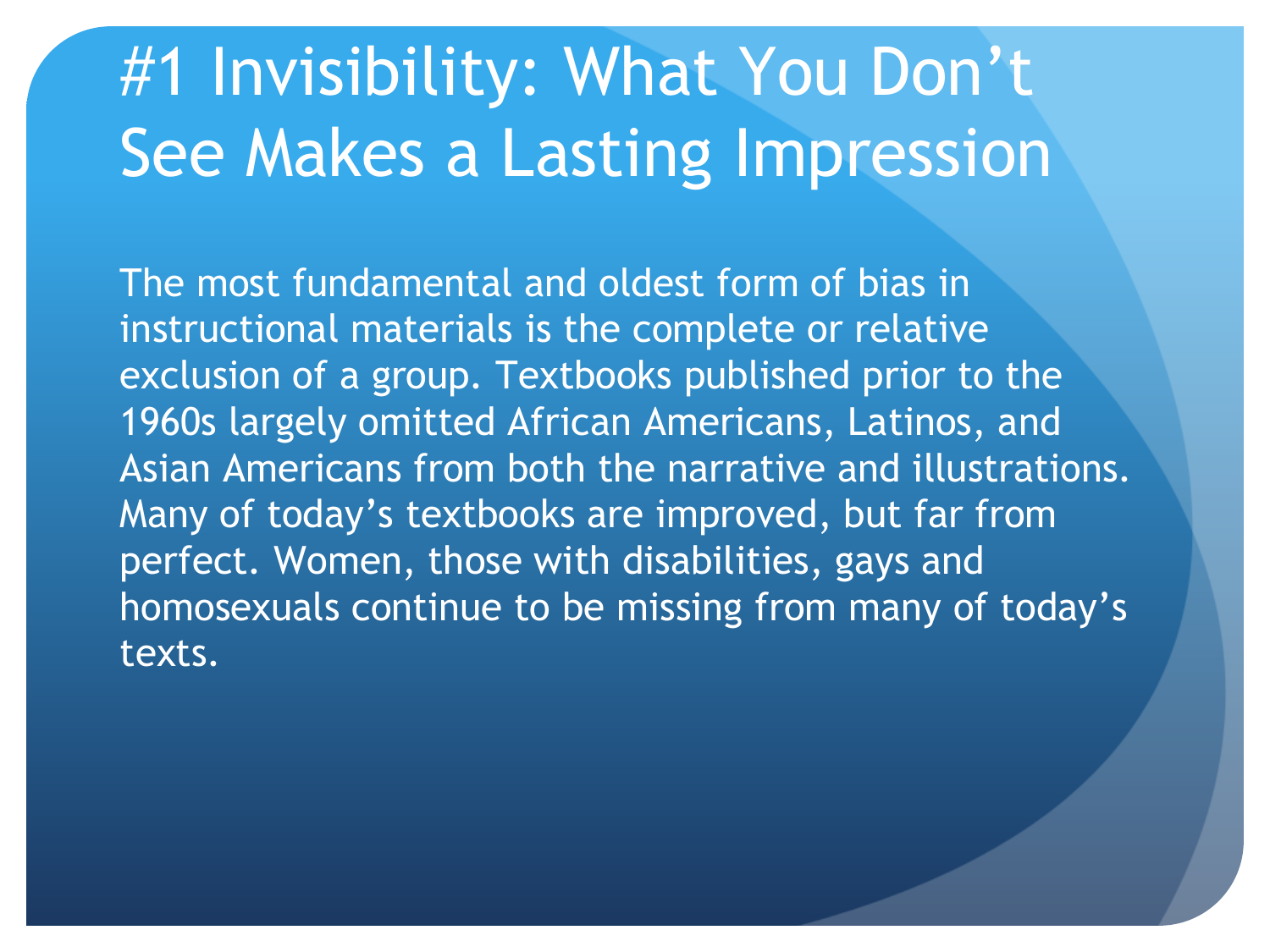## #2 Stereotyping: Shortcuts to **Bigotry**

Perhaps the most familiar form of bias is the stereotype, which assigns a rigid set of characteristics to all members of a group, at the cost of individual attributes and differences. While stereotypes can be positive, they are more often negative. For example:

⚫ Men portrayed as assertive and successful in their jobs, but rarely discussed as husbands or fathers and women often as caregivers.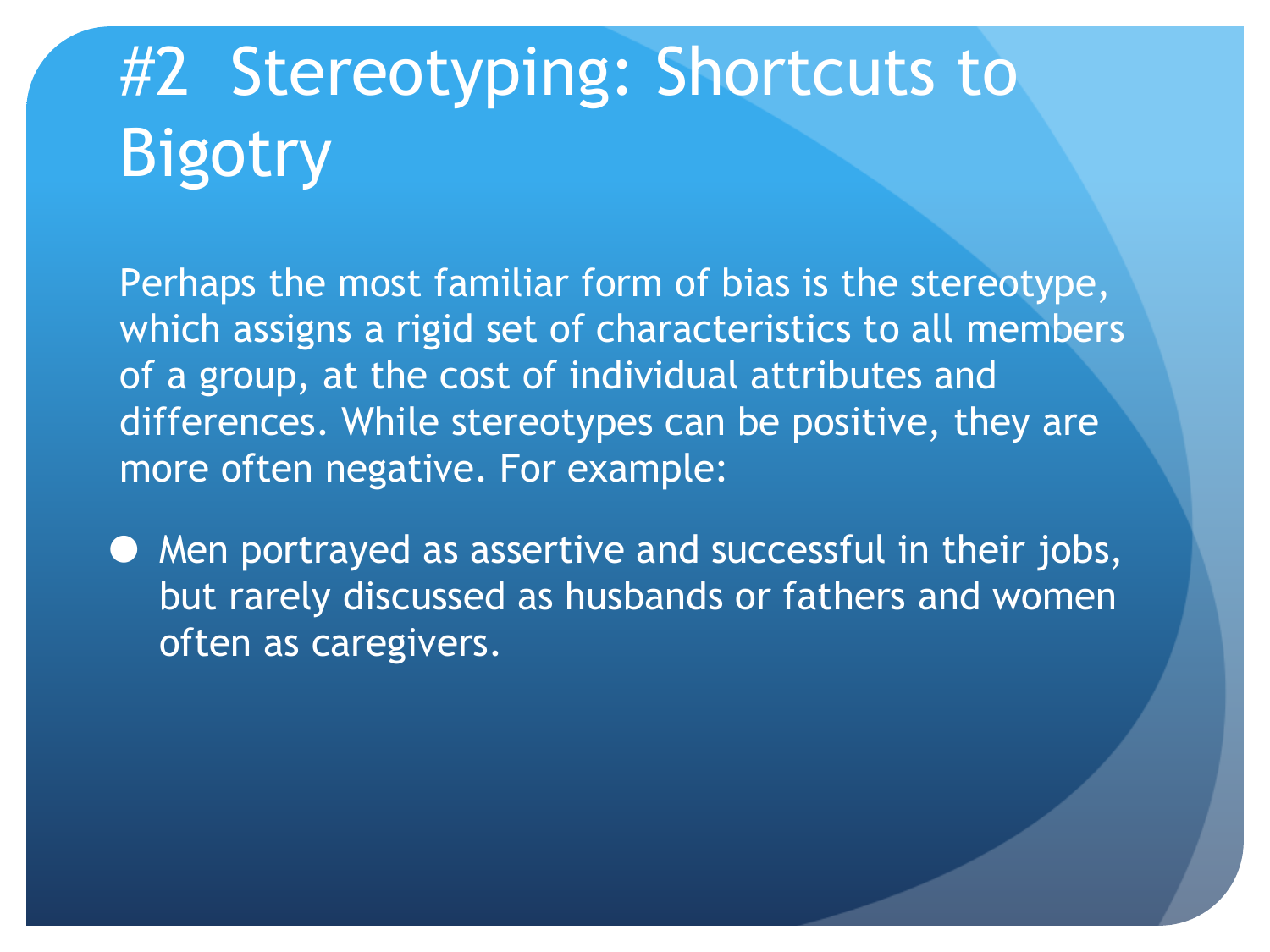### #3 Imbalance and Selectivity: A Tale Half Told

Curriculum may perpetuate bias by presenting only one interpretation of an issue, situation, or group of people. Such accounts simplify and distort complex issues by omitting different perspectives. Examples include:

- ⚫ A text reports that women were "given" the vote, but does not discuss the work, sacrifices, and even physical abuse suffered by the leaders of the suffrage movement that "won" the vote.
- ⚫ Literature is drawn primarily from western, male authors.
- $\bullet$  Math and science courses typically reference European discoveries and formulas.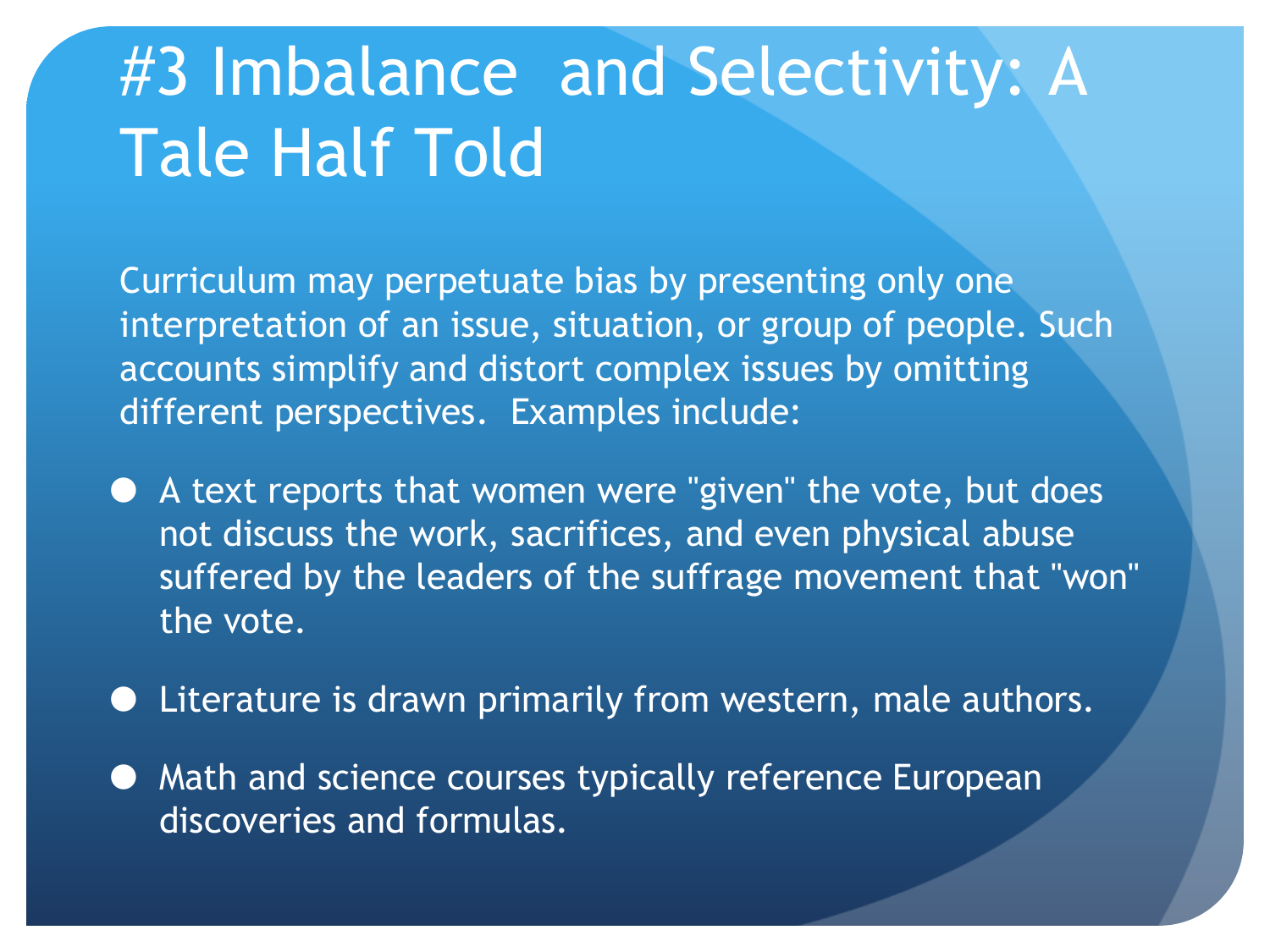#### #4 Unreality: Rose Colored Glasses

Many researchers have noted the tendency of instructional materials to gloss over unpleasant facts and events in our history. By ignoring prejudice, racism, discrimination, exploitation, oppression, sexism, and inter-group conflict, we deny students the information they need to recognize, understand, and perhaps some day conquer societal problems. Examples include:

- Because of affirmative action programs, people of color and women now enjoy economic and political equality with (or superiority over) white males.
- ⚫ The notion that technology will resolve persistent social problems.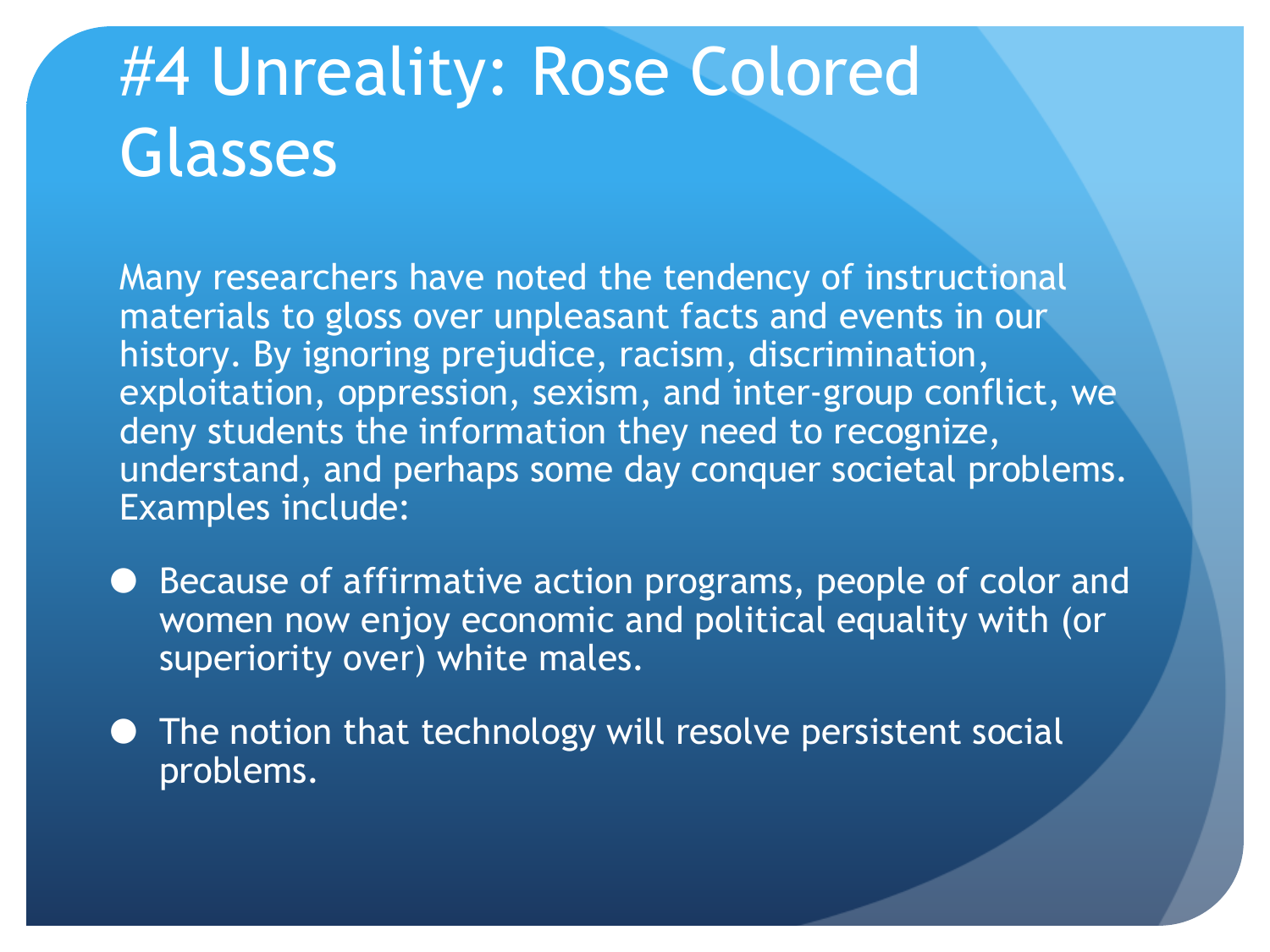#### The Parts Are Less than the Whole

Did you ever notice a "special" chapter or insert appearing in a text? For example, a chapter on "Bootleggers, Suffragettes, and Other Diversions" or a box describing "Ten Black Achievers in Science."

#5 Fragmentation and Isolation:

Fragmentation emerges when a group is physically or visually isolated in the text. Often, racial and ethnic group members are depicted as interacting only with persons like themselves, isolated from other cultural communities. While this form of bias may be less damaging than omission or stereotypes, fragmentation and isolation present non-dominant groups as peripheral members of society.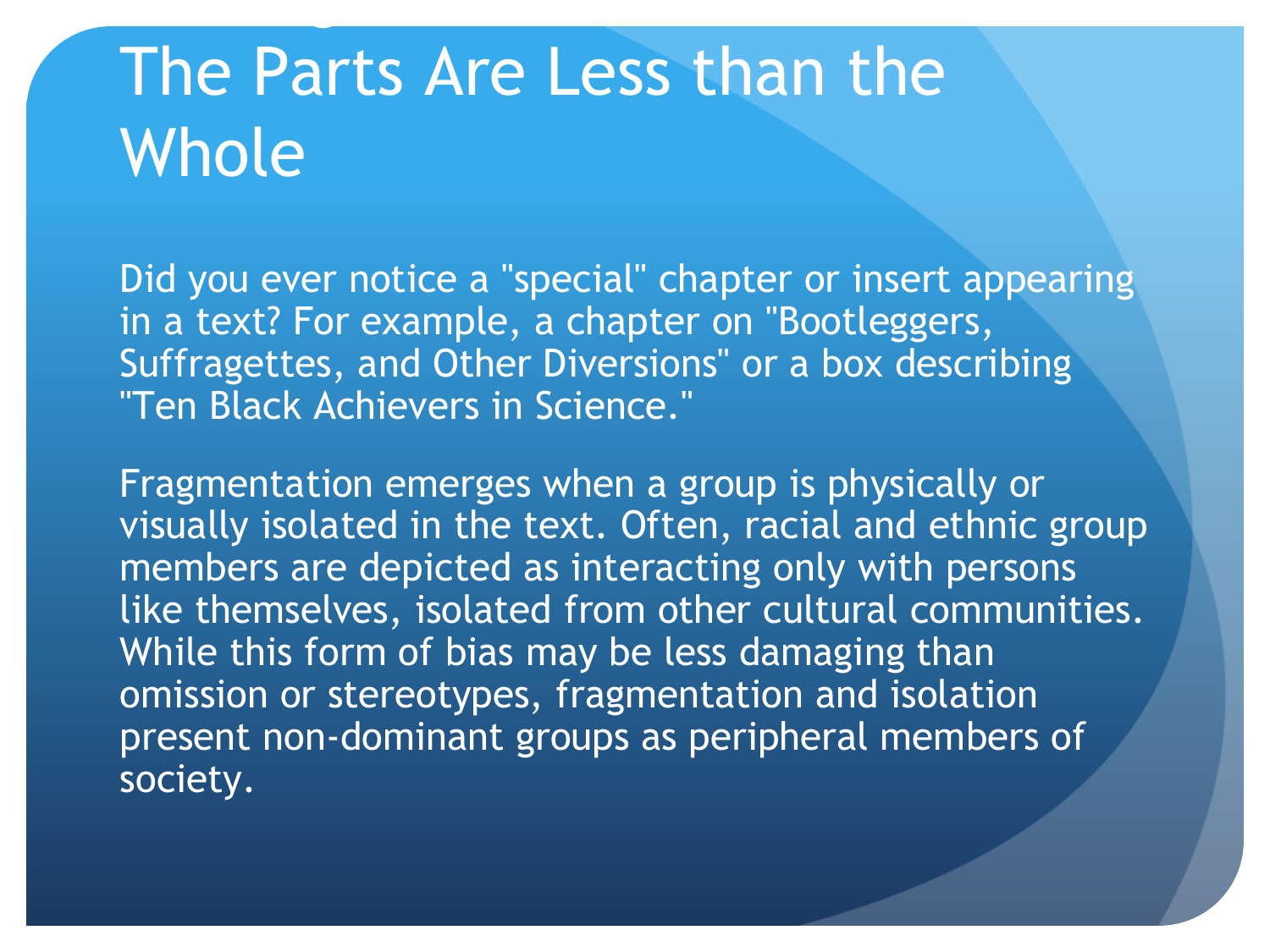#### #6 Linguistic Bias: Words Count

Language can be a powerful conductor of bias, in both blatant and subtle forms. Linguistic bias can impact race/ethnicity, gender, accents, age, (dis)ability and sexual orientation. Examples include:

- Native Americans described as "roaming," "wandering," or "roving" across the land. Such language implicitly justifies the seizure of Native lands by "more goal-directed" white Americans who "traveled" or "settled" their way westward.
- Such words as forefathers, mankind, and businessman serve to deny the contributions (even the existence) of females.
- The bias against non-English speakers.

(Bethke, 1985)